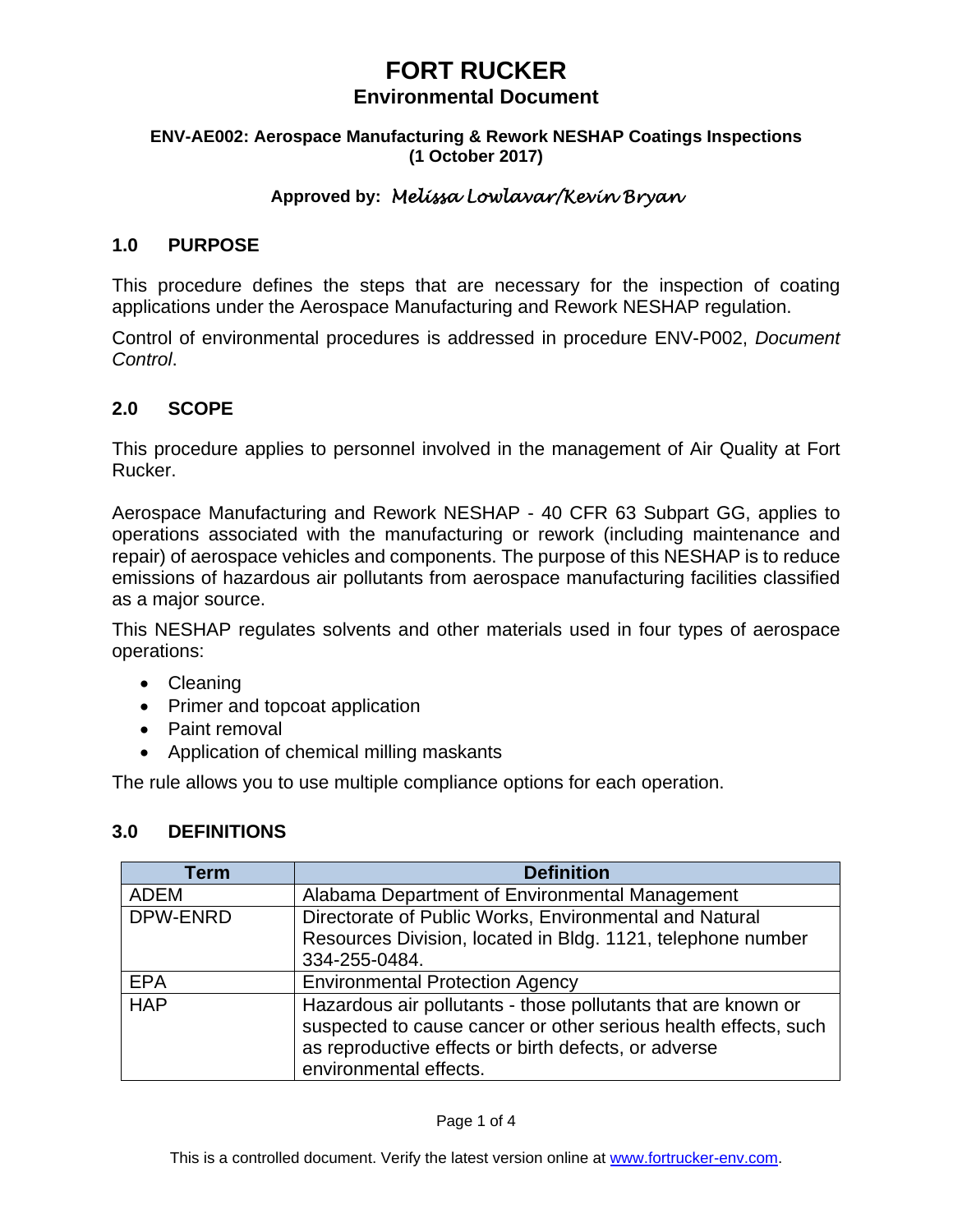# **FORT RUCKER Environmental Document**

### **ENV-AE002: Aerospace Manufacturing & Rework NESHAP Coating Inspections (1 October 2017)**

| Term          | <b>Definition</b>                                          |
|---------------|------------------------------------------------------------|
| <b>NESHAP</b> | National Emission Standards for Hazardous Air Pollutants - |
|               | stationary source standards for hazardous air pollutants.  |
| <b>VOC</b>    | <b>Volatile Organic Compounds</b>                          |

# **4.0 RESPONSIBILITIES**

None

# **5.0 PROCEDURE**

The following procedure should be utilized by Air Quality Management for the purpose of inspecting coating applications.

# **5.1 Preparing for the Inspection**

The following guidelines shall be employed in preparation to conduct a coating application inspection for aerospace manufacturing/rework facilities.

5.1.1 Facility Review

Obtain information relative to the site before the inspection. This data may be gathered from source files to include:

- Permit applications
- Approved permits
- Equipment lists
- Conditions for each permit unit
- Previous inspections including any reports of violation
- Breakdown logs
- Enforcement actions
- Complaints
- Variance history
- Alternative Emission control plans
- List of operations conducted
- Usage reports of solvents and coatings.
- 5.1.2 Disseminate Exempt Aerospace Operations

Certain processes performed at aerospace coating facilities are exempt from 40 CFR 63, Subpart GG. The inspector should make a list of exempt processes as they pertain to individual facilities.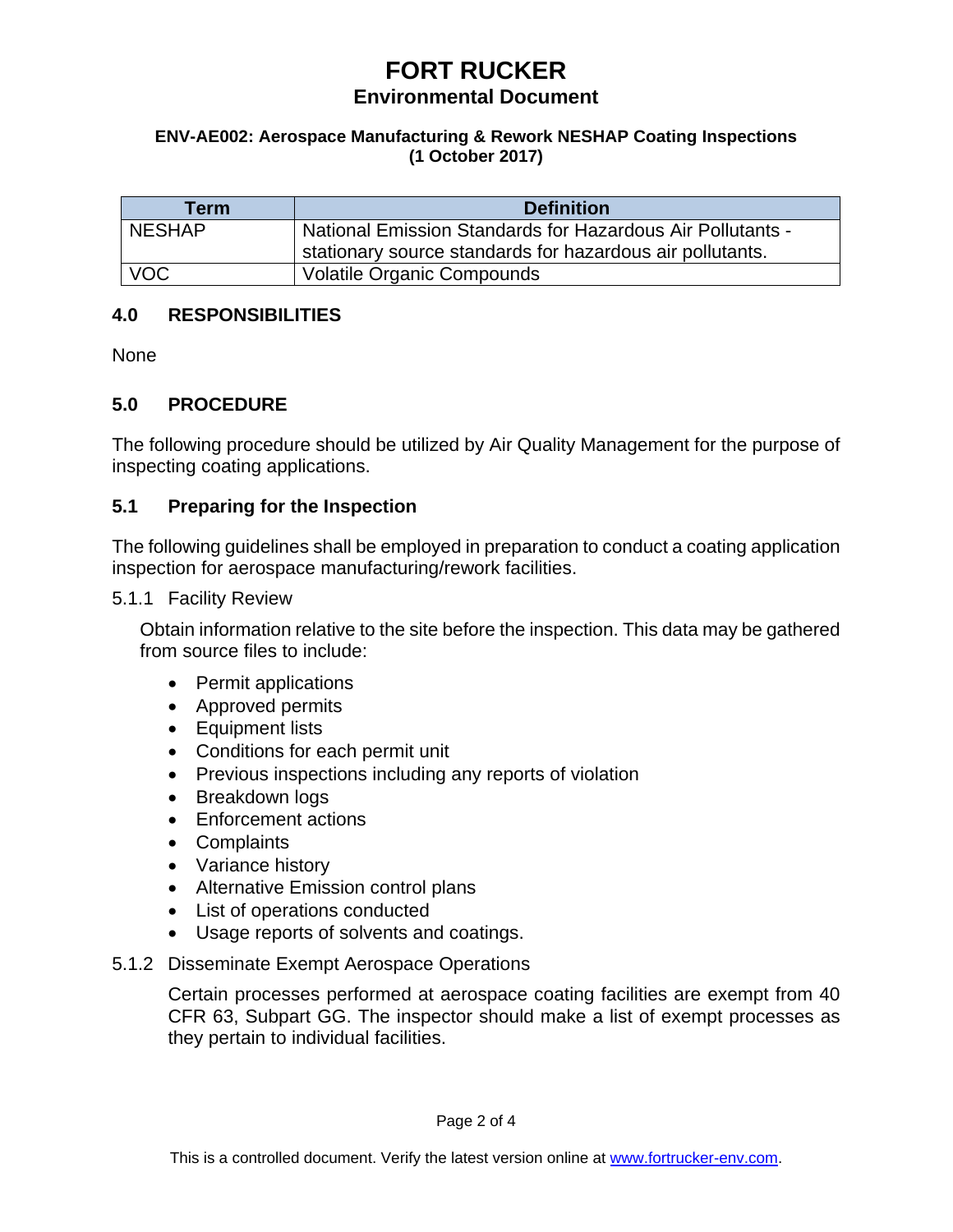# **FORT RUCKER Environmental Document**

#### **ENV-AE002: Aerospace Manufacturing & Rework NESHAP Coating Inspections (1 October 2017)**

# 5.1.3 Verification

Utilize records from the facility to verify compliance with both the operational requirements as well as requirements for the facility to maintain in house records.

5.1.3.1 Verify Coating HAP/VOC Content

Observe coating labels or usage logs to verify the organic HAP and VOC content. Note whether the content is as-supplied or as-applied.

5.1.3.2 Verify Mixing Instructions/Solvents Used

Ask the painter how he or she reduces the coatings (i.e. thinner applied), how the viscosity is measured, what is done if the viscosity is too high or low, and what solvents are used for reduction if the viscosity is too high.

5.1.3.3 Verify Application Equipment is Allowable/Used Properly

Determine the application equipment used and compare with allowable equipment under the regulation. If equipment is claimed to be equivalent with allowable equipment, a demonstration should be performed as outlined in the standard. Ensure maximum pressure for HVLP type guns does not exceed the 10 psig threshold.

5.1.3.4 Verify Paint Booth Filtration System

Check the booth for deficiencies including filters, fans, and ducts to ensure continuing control efficiency for particulates. Ensure all parts of the filter bank are in place. Note the frequency of filter changes and whether the filter system appears to be overloaded. Note any pressure drops contained in the operator's log and inspect manometer for fluid and a nonzero reading when fan is activated

# **5.2 Follow Up Meeting**

Once all requirements for aerospace surface coating have been verified the report and any findings must be reviewed with the facility personnel responsible for air quality compliance. An explanation should be provided for any compliance violations and corrective actions should be recommended.

# **5.3 Formal Report**

After the follow up meeting a formal report should be submitted on letterhead to the responsible air quality personnel concerning the inspected facility.